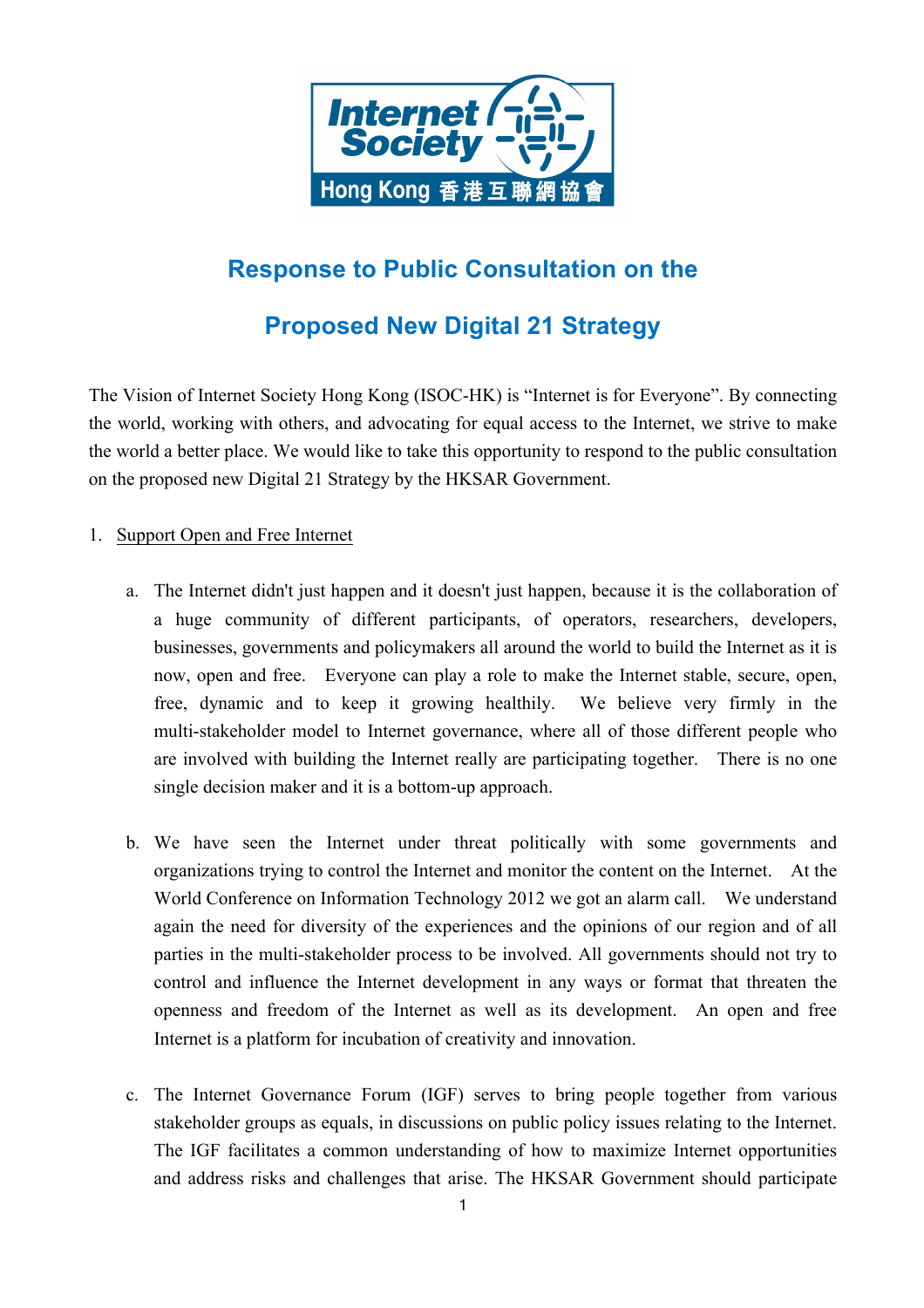

actively in the IGF annually.

# 2. Public Service – Free Digital ID and Open Data

- certificate's validity period to three years. Otherwise the default certificate renewal period a. We welcome the proposal to provide free digital certificates to the public to promote the use digital ID in government services. In order to make this effort effective, we need a longer period of promotion, we suggested the HKSAR Government to extend the digital of one year will cause users just on board to drop out, before they get familiar to the use of the digital ID.
- b. We suggest the HKSAR Government setting up a unified set of guidelines regarding the assessment of security level of online services according to sensitivity of personal data and the required security measures for public access, for example, which are mandated to use digital certificate in authentication. This guideline should be followed by different HKSAR Government bureaux and departments.
- c. We support open data policy as manifested in Data.One, which is in the right direction. However, the available HKSAR Government public data sets are still very limited and the the degree of transparency for better governance; but also creates business opportunities for data format is not standardized. Opening more government data does not only increase the creative use of data especially by ICT Startups, SMBs and developers.

#### 3. Internet Accessibility for All

- a. Web accessibility means that people with disabilities can use the Web. We welcome the HKSAR Government's initiative on Web Accessibility Recognition Scheme. However, besides the promotional efforts, more support, either in kind or in money terms, should be given to non-profit organizations, social enterprises, charity bodies that have limited resources.
- They should not be discriminated. We suggest the HKSAR Government looking into the b. Every citizen in Hong Kong should have the right to enjoy efficient access to the Internet. problem of broadband network service, which is unavailable in some remote areas in the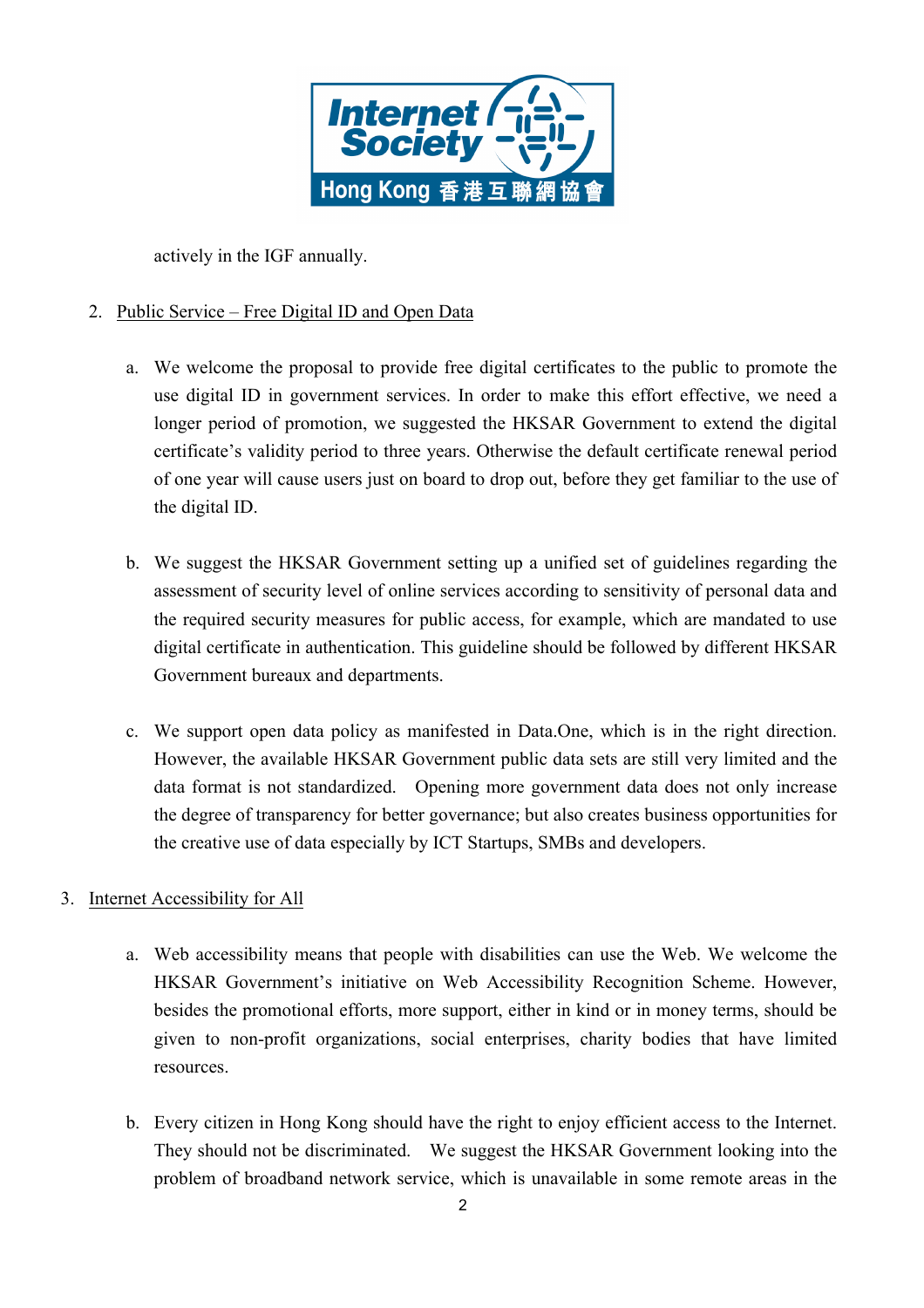

Territory.

# 4. E-Learning for Under-privileged Families

- a. Internet access is an essential facility in education to allow children of different economical and societal background to learn and flourish. Access to education and Internet directly impact the development of an individual and the social mobility, and the removal of the cross generation poverty problem.
- b. Although we have a good IT infrastructure in general, we see a portion of the under-privileged family population having no Internet access at home. We applauded to the previous Government initiative "Internet Learning Support Programme" which sought to the root cause of this problem.
- 3% of underprivileged families. We believe that the HKSAR Government should target at achieving 100% of children in under-privileged families to have reasonable support to their c. We are however, very disappointed that the HKSAR Government ceased to support the Internet Learning Support Programme, or create new initiative to cater for the remaining learning process through ICT means and to lower the hurdle to upward social mobility. Discontinuation of the funding or similar effort contradicts OGCIO's proclaimed vision of a 'society to be more inclusive and knowledge-based'.
- not imply the necessary e-Learning content as well the necessary knowledge and skills of d. We appreciate D21's suggestion on playing a proactive role in promoting e-Learning and the provision of Wifi service to classrooms. However, having a good infrastructure does the instructors/ teachers to make the best use of the facilities. We seek the HKSAR Government's action in encouraging the development of elevating content and the promotion of equipping teachers with the necessary skills through training.

## 5. Support ICT Startups and SMBs

 many indexes Hong Kong is lagged behind in innovation. Innovation plays a critical role a. Hong Kong tops in many global competitiveness index in infrastructure, rule of law. But in in the next generation development of the Internet. Supporting innovation and Internet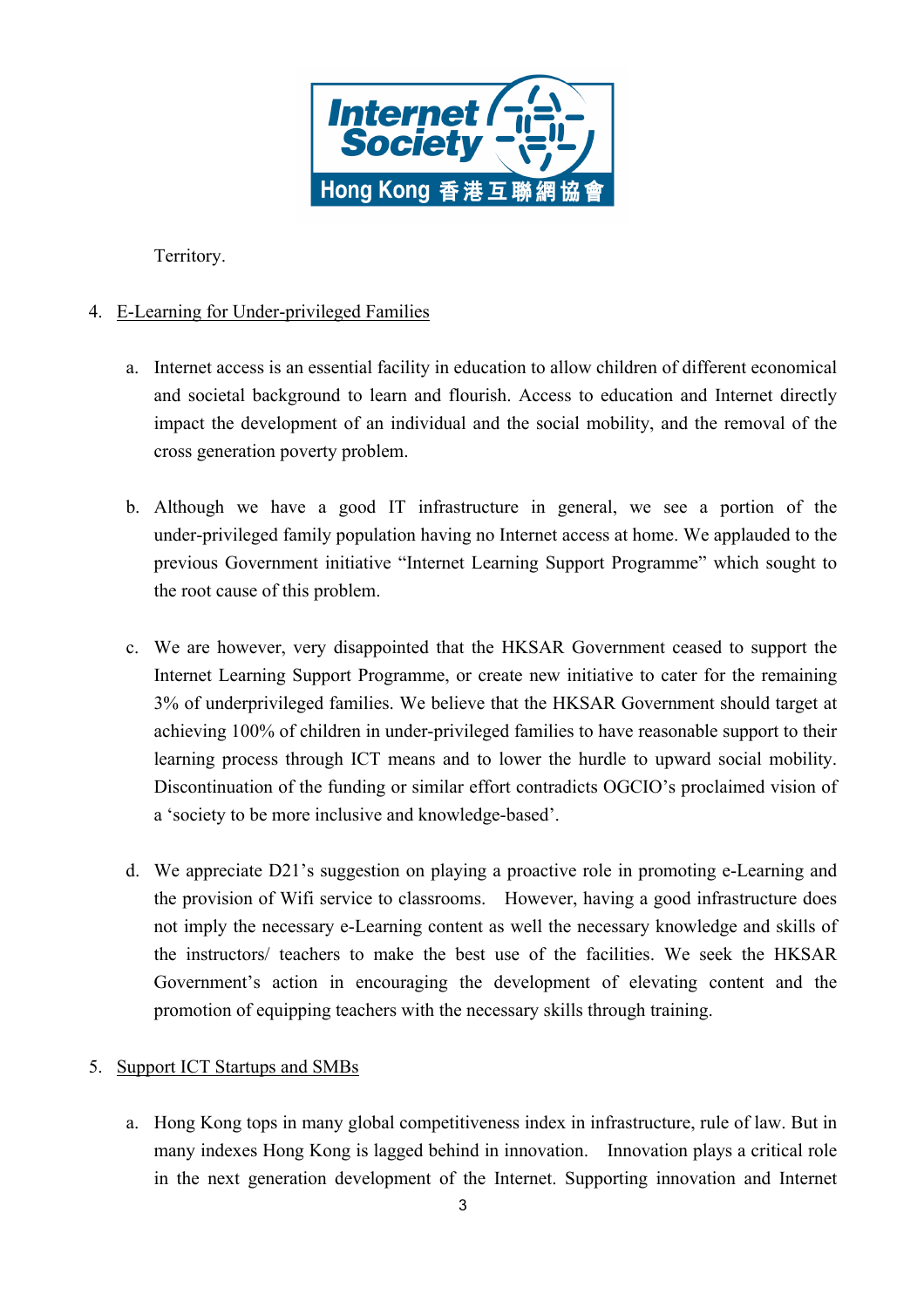

Startup is the foremost economical and education priorities of leading information economies.

- business. This is an issue D21 should look into if it intends to support a thriving ICT b. We concur to the general observation by participants in the ICT industry that suitable IT professionals such as programmers, project managers are hard to find. With less backing, startups find it particularly difficult to recruit talents, a critical element in starting an ICT industry.
- ICT programs. However, D21 fails to put forth concrete action plans on how to resolve c. D21 admits that there is still a gap between demand and supply of local graduates from this unfavorable situation. Its proposal on program co-designing, internship and recognition framework do not address directly to the issue of how to increase supply.
- constraint in the building up of a young and thriving ICT industry. We do not believe that d. We and most, if not all, Internet startup entrepreneurs believe that funding is the critical an online portal, showcase of products and permanent gallery, as D21 suggests, would suffice the support to ICT startups.
- e. To address the funding issue, D21 should observe the development and practice in countries like the USA where there are numerous channels for startups to solve their funding problem. Suggestions include make it easier for startups to raise seed funding via crowd-funding, dollar matching scheme for venture capital and angel investors to invest in early stage startups, and any other policies to increase incentives for individuals/ institutional investors invest on early stage startups.
- concerned HKSAR Government bureaux and departments to resolve this problem like f. Many ICT start-ups that we contacted opined that the application and reimbursement procedures for HKSAR Government funds or incubation program such as SERAP are unnecessarily complicated. OGCIO should play a pivotal role in coordinating with the simplifying the process, using online submission platform and paying part of the subsidies upfront instead of on a reimbursement basis.
- g. We would also like to point out that in Hong Kong, ICT has an image problem. Students